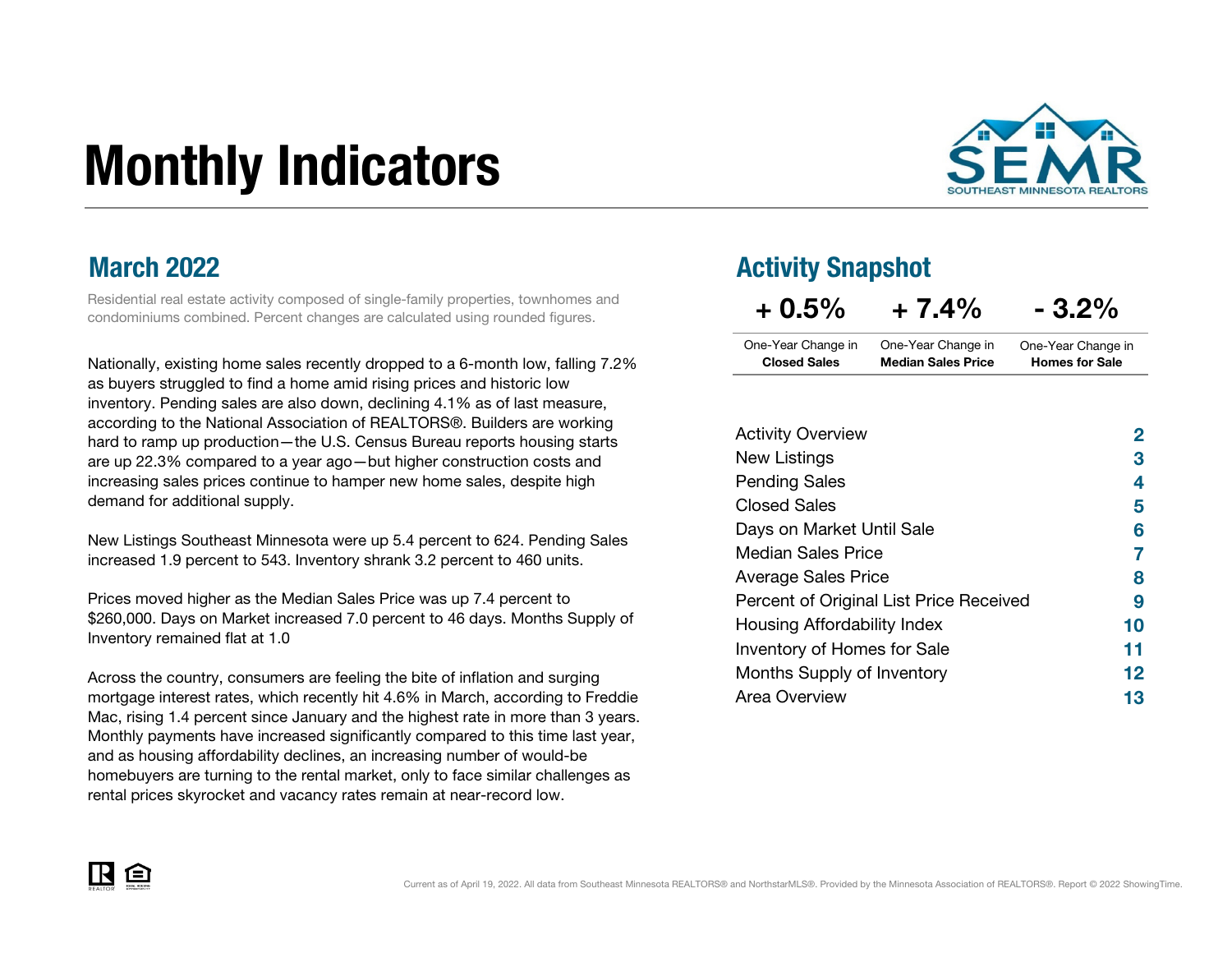# Activity Overview

Key metrics by report month and for year-to-date (YTD) starting from the first of the year.



| <b>Key Metrics</b>           | <b>Historical Sparkbars</b>                           | 3-2021    | 3-2022    | <b>Percent Change</b> |           | <b>YTD 2021 YTD 2022</b> | Percent Change |
|------------------------------|-------------------------------------------------------|-----------|-----------|-----------------------|-----------|--------------------------|----------------|
| <b>New Listings</b>          | 3-2019<br>3-2022<br>3-2020<br>3-2021                  | 592       | 624       | $+5.4%$               | 1,259     | 1,285                    | $+2.1%$        |
| <b>Pending Sales</b>         | 3-2019<br>3-2022<br>$3 - 2020$                        | 533       | 543       | $+1.9%$               | 1,234     | 1,231                    | $-0.2%$        |
| <b>Closed Sales</b>          | 3-2019<br>$3 - 2020$<br>3-2021<br>3-2022              | 372       | 374       | $+0.5%$               | 957       | 950                      | $-0.7%$        |
| <b>Days on Market</b>        | 3-2019<br>3-2020<br>3-2021<br>3-2022                  | 43        | 46        | $+7.0%$               | 52        | 47                       | $-9.6%$        |
| <b>Median Sales Price</b>    | 3-2019<br>3-2020<br>3-2021<br>3-2022                  | \$242,000 | \$260,000 | $+7.4%$               | \$225,000 | \$250,450                | $+11.3%$       |
| <b>Avg. Sales Price</b>      | 3-2019<br>3-2020<br>3-2021<br>3-2022                  | \$266,234 | \$289,767 | $+8.8%$               | \$252,131 | \$291,522                | $+15.6%$       |
| Pct. of Orig. Price Received | <u>allin.</u><br>3-2019<br>3-2022<br>3-2020<br>3-2021 | 99.5%     | 99.0%     | $-0.5%$               | 97.7%     | 98.4%                    | $+0.7%$        |
| <b>Affordability Index</b>   | 3-2019<br>$3 - 2020$<br>$3 - 2021$<br>3-2022          | 172       | 139       | $-19.2%$              | 185       | 144                      | $-22.2%$       |
| <b>Homes for Sale</b>        | 3-2021<br>3-2022<br>3-2019<br>3-2020                  | 475       | 460       | $-3.2%$               |           |                          |                |
| <b>Months Supply</b>         | 3-2019<br>3-2020<br>$3 - 2021$<br>3-2022              | 1.0       | 1.0       | 0.0%                  |           |                          |                |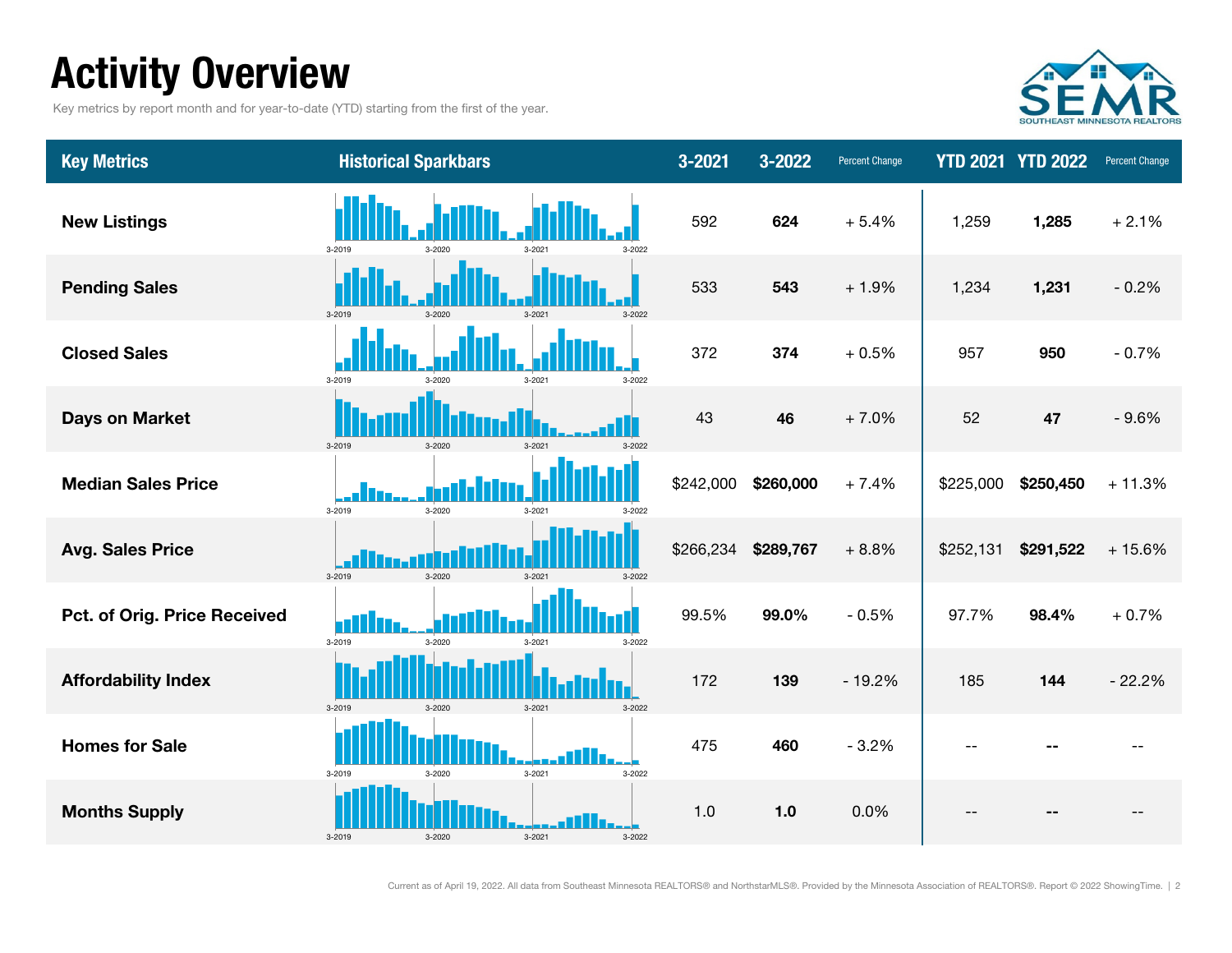# New Listings

March

A count of the properties that have been newly listed on the market in a given month.







Year to Date

|     | <b>Prior Year</b> | <b>Percent Change</b> |
|-----|-------------------|-----------------------|
| 636 | 519               | $+22.5%$              |
| 545 | 598               | -8.9%                 |
| 666 | 619               | +7.6%                 |
| 665 | 623               | $+6.7\%$              |
| 613 | 609               | +0.7%                 |
| 579 | 569               | +1.8%                 |
| 511 | 545               | -6.2%                 |
| 339 | 310               | $+9.4%$               |
| 258 | 226               | $+14.2%$              |
| 295 | 298               | $-1.0%$               |
| 366 | 369               | $-0.8\%$              |
| 624 | 592               | +5.4%                 |
| 508 | 490               | $+3.7%$               |
|     |                   |                       |

#### Historical New Listings by Month

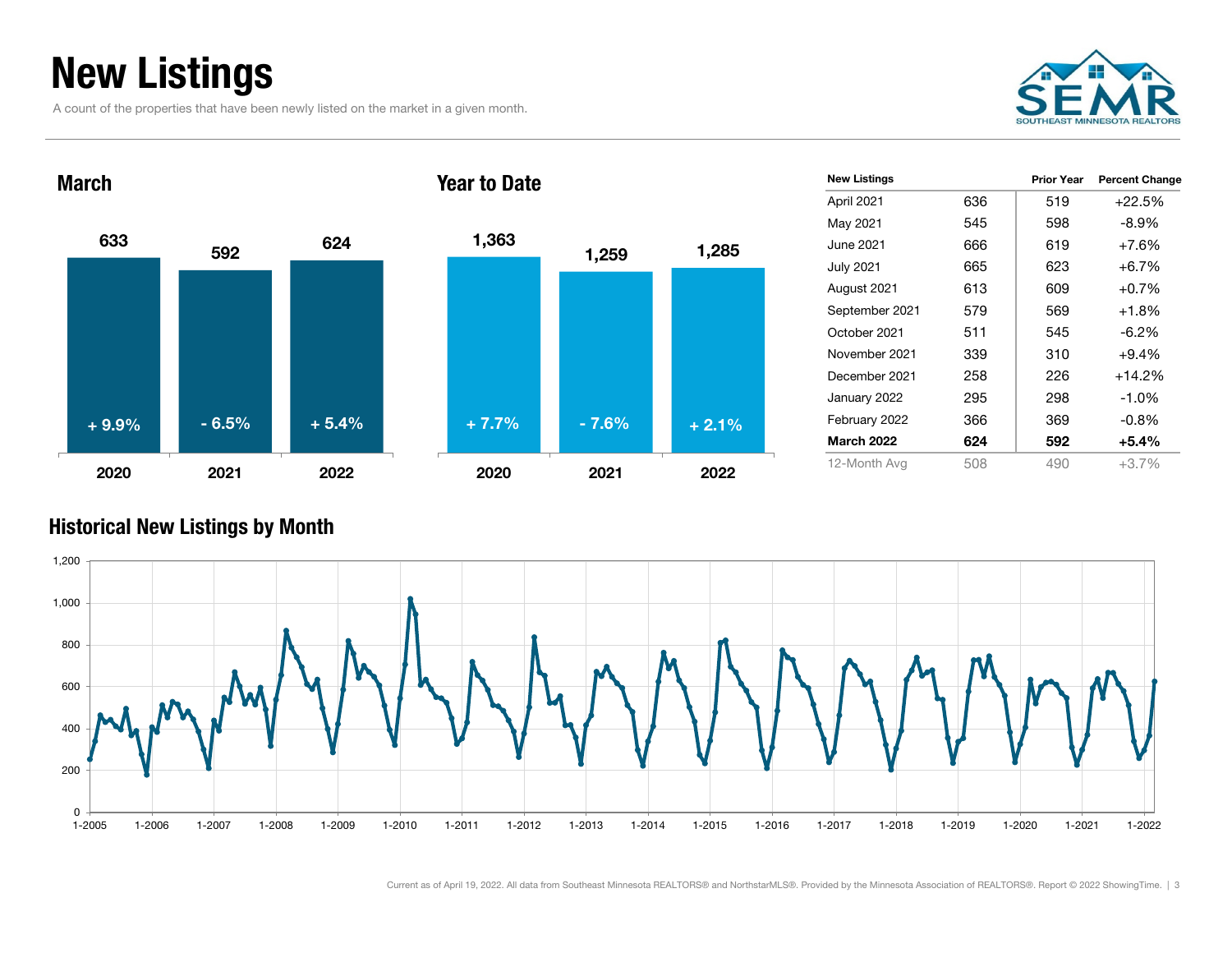### Pending Sales

A count of the properties on which offers have been accepted in a given month.







Year to Date

| <b>Pending Sales</b> |     | <b>Prior Year</b> | <b>Percent Change</b> |
|----------------------|-----|-------------------|-----------------------|
| April 2021           | 599 | 453               | $+32.2%$              |
| May 2021             | 554 | 544               | $+1.8%$               |
| June 2021            | 538 | 658               | $-18.2%$              |
| <b>July 2021</b>     | 518 | 594               | $-12.8%$              |
| August 2021          | 539 | 596               | $-9.6%$               |
| September 2021       | 482 | 542               | $-11.1%$              |
| October 2021         | 492 | 522               | $-5.7%$               |
| November 2021        | 426 | 390               | $+9.2\%$              |
| December 2021        | 313 | 334               | $-6.3\%$              |
| January 2022         | 334 | 340               | $-1.8%$               |
| February 2022        | 354 | 361               | $-1.9%$               |
| <b>March 2022</b>    | 543 | 533               | +1.9%                 |
| 12-Month Avg         | 474 | 489               | $-3.1\%$              |

#### Historical Pending Sales by Month

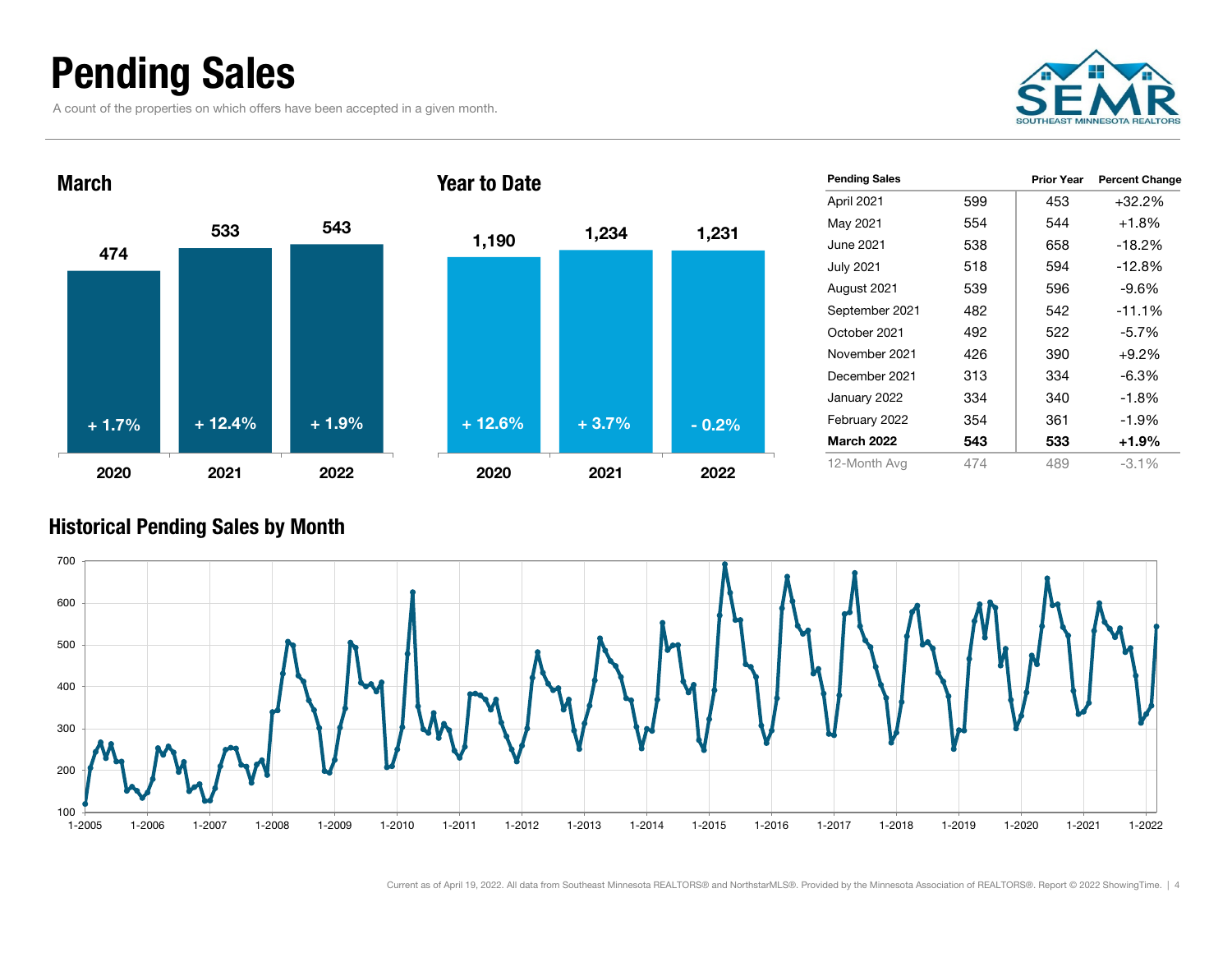### Closed Sales

A count of the actual sales that closed in a given month.







| <b>Closed Sales</b> |     | <b>Prior Year</b> | <b>Percent Change</b> |
|---------------------|-----|-------------------|-----------------------|
| April 2021          | 433 | 387               | $+11.9%$              |
| May 2021            | 525 | 445               | $+18.0\%$             |
| June 2021           | 664 | 587               | $+13.1%$              |
| <b>July 2021</b>    | 550 | 688               | $-20.1%$              |
| August 2021         | 561 | 575               | $-2.4%$               |
| September 2021      | 537 | 585               | $-8.2%$               |
| October 2021        | 547 | 618               | $-11.5%$              |
| November 2021       | 480 | 457               | $+5.0\%$              |
| December 2021       | 480 | 467               | $+2.8%$               |
| January 2022        | 295 | 317               | -6.9%                 |
| February 2022       | 281 | 268               | +4.9%                 |
| <b>March 2022</b>   | 374 | 372               | +0.5%                 |
| 12-Month Avg        | 477 | 481               | $-0.8%$               |

#### Historical Closed Sales by Month

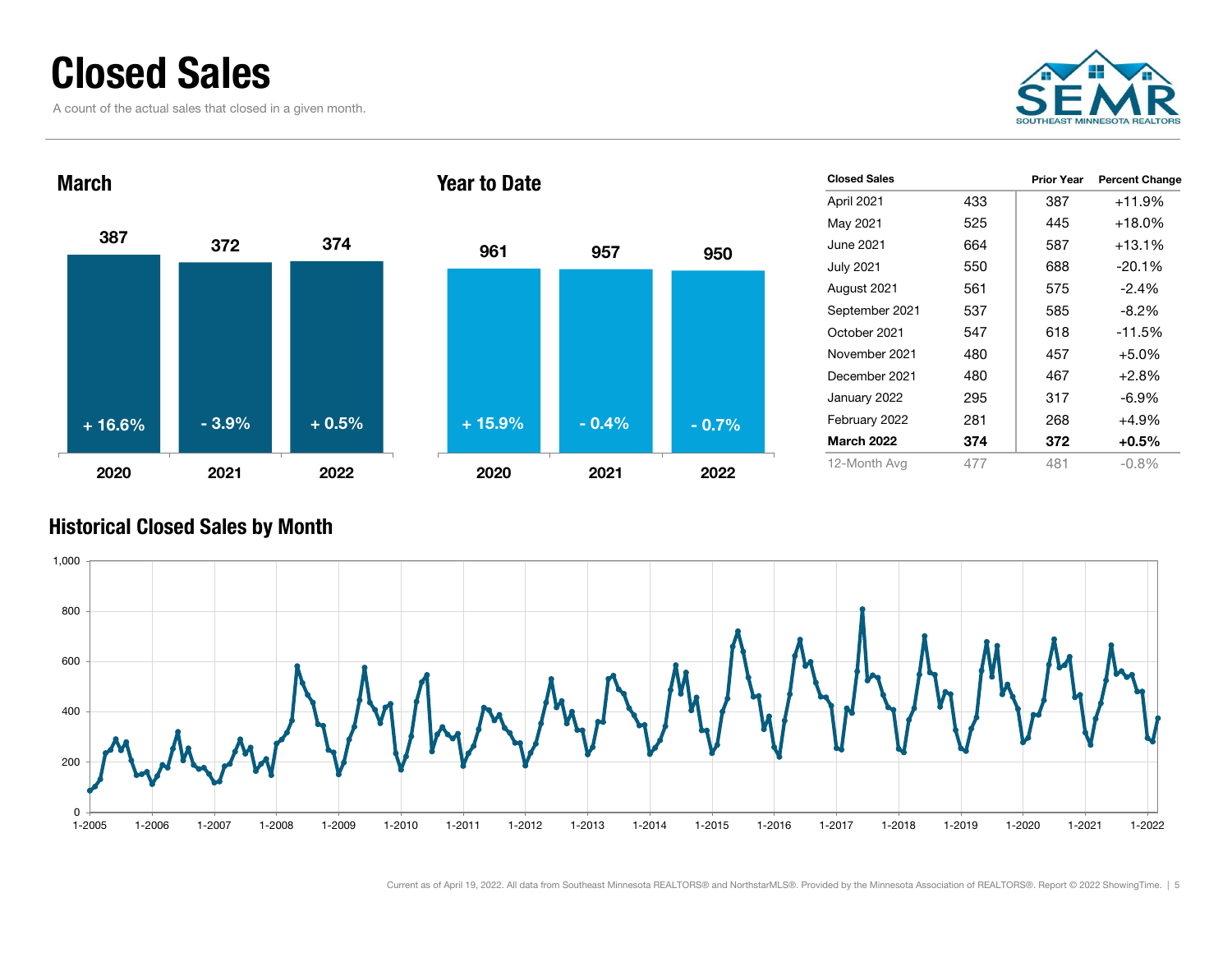# Days on Market Until Sale

Average number of days between when a property is listed and when an offer is accepted in a given month.





| Days on Market    |    | <b>Prior Year</b> | <b>Percent Change</b> |
|-------------------|----|-------------------|-----------------------|
| April 2021        | 38 | 64                | -40.6%                |
| May 2021          | 32 | 49                | -34.7%                |
| June 2021         | 25 | 54                | $-53.7%$              |
| <b>July 2021</b>  | 23 | 51                | $-54.9%$              |
| August 2021       | 25 | 47                | -46.8%                |
| September 2021    | 25 | 46                | $-45.7%$              |
| October 2021      | 27 | 44                | $-38.6%$              |
| November 2021     | 33 | 41                | $-19.5%$              |
| December 2021     | 37 | 54                | $-31.5%$              |
| January 2022      | 46 | 58                | $-20.7%$              |
| February 2022     | 49 | 56                | $-12.5%$              |
| <b>March 2022</b> | 46 | 43                | $+7.0%$               |
| 12-Month Avg      | 34 | 51                | -33.3%                |

#### Historical Days on Market Until Sale by Month

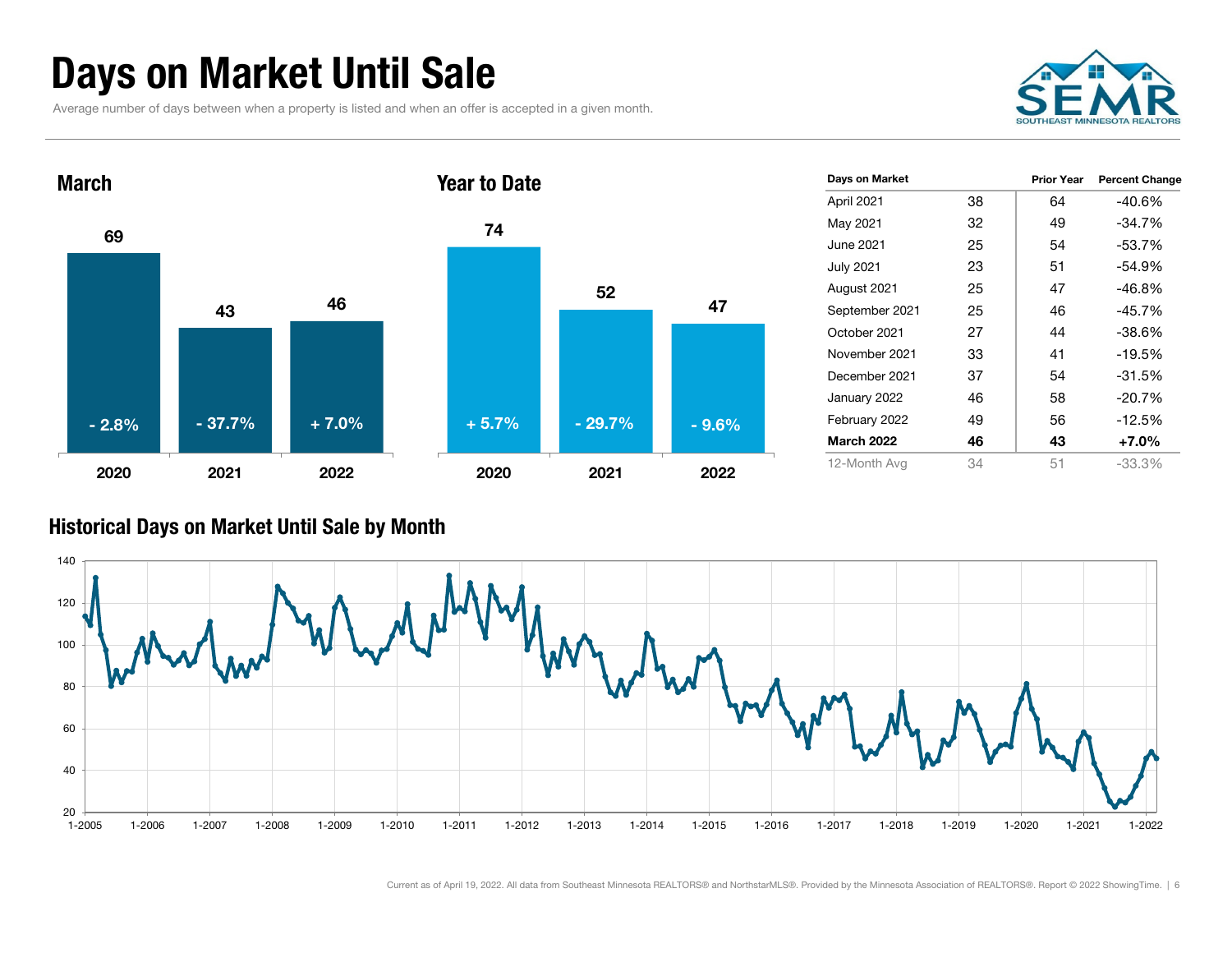### Median Sales Price

Point at which half of the sales sold for more and half sold for less, not accounting for seller concessions, in a given month.



March







| <b>Median Sales Price</b> |           | <b>Prior Year</b> | <b>Percent Change</b> |
|---------------------------|-----------|-------------------|-----------------------|
| April 2021                | \$229,000 | \$216,250         | +5.9%                 |
| May 2021                  | \$250,000 | \$223,000         | $+12.1%$              |
| June 2021                 | \$266,800 | \$229,500         | +16.3%                |
| <b>July 2021</b>          | \$260,000 | \$216,800         | $+19.9%$              |
| August 2021               | \$246,038 | \$235,000         | +4.7%                 |
| September 2021            | \$250,000 | \$225,500         | $+10.9%$              |
| October 2021              | \$253,000 | \$230,000         | $+10.0\%$             |
| November 2021             | \$235,000 | \$225,000         | $+4.4%$               |
| December 2021             | \$250,000 | \$224,000         | +11.6%                |
| January 2022              | \$245,000 | \$220,000         | $+11.4%$              |
| February 2022             | \$255,000 | \$200,000         | $+27.5%$              |
| <b>March 2022</b>         | \$260,000 | \$242,000         | +7.4%                 |
| 12-Month Avg              | \$249,986 | \$223,921         | $+11.6%$              |

#### Historical Median Sales Price by Month

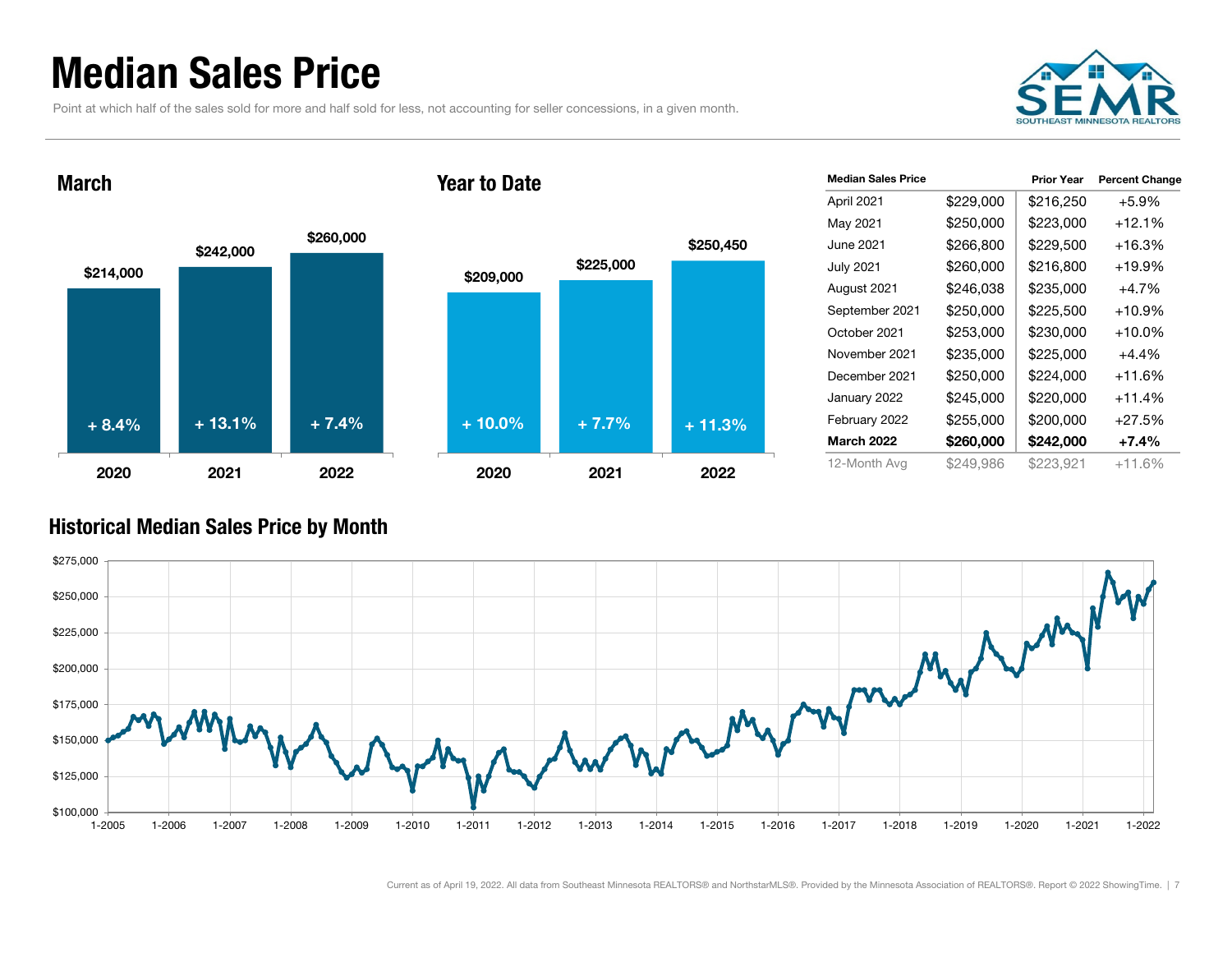### Average Sales Price

Average sales price for all closed sales, not accounting for seller concessions, in a given month.



March







| Avg. Sales Price  |           | <b>Prior Year</b> | <b>Percent Change</b> |
|-------------------|-----------|-------------------|-----------------------|
| April 2021        | \$266,886 | \$239,144         | +11.6%                |
| May 2021          | \$295,899 | \$244,882         | +20.8%                |
| June 2021         | \$292,780 | \$254.183         | +15.2%                |
| <b>July 2021</b>  | \$294,345 | \$249,182         | $+18.1%$              |
| August 2021       | \$276,832 | \$251,108         | $+10.2%$              |
| September 2021    | \$289,382 | \$256,411         | $+12.9%$              |
| October 2021      | \$287,473 | \$261,005         | $+10.1%$              |
| November 2021     | \$274.461 | \$256,853         | $+6.9\%$              |
| December 2021     | \$285,956 | \$247,168         | $+15.7%$              |
| January 2022      | \$280,990 | \$251,242         | +11.8%                |
| February 2022     | \$305,000 | \$233,929         | $+30.4%$              |
| <b>March 2022</b> | \$289,767 | \$266,234         | +8.8%                 |
| 12-Month Avg      | \$286,647 | \$250,945         | $+14.2%$              |

#### Historical Average Sales Price by Month

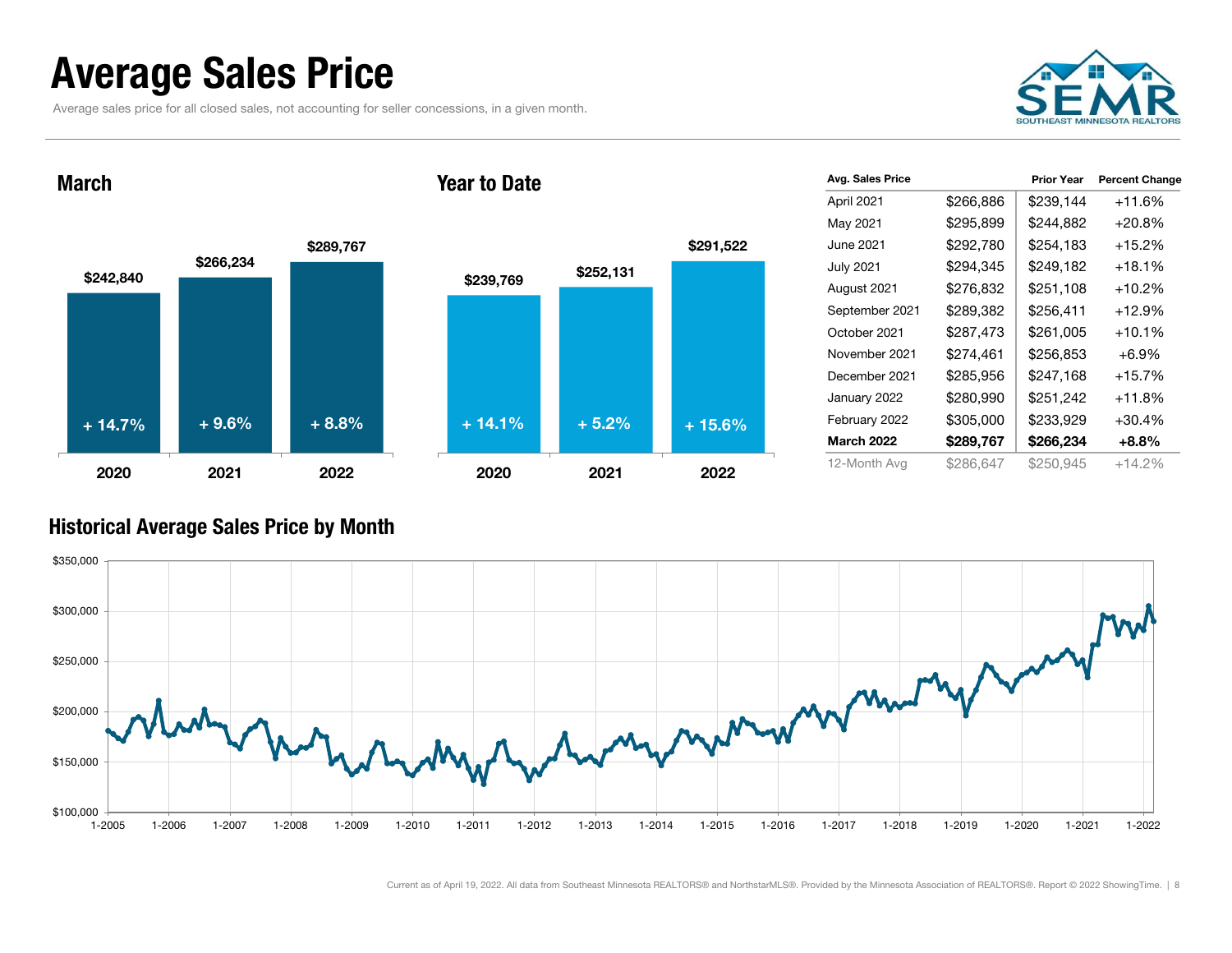# Percent of Original List Price Received

Percentage found when dividing a property's sales price by its original list price, then taking the average for all properties sold in a given month, not accounting for seller concessions.

Year to Date



96.7% 99.5% 99.0% 2020 2021 202295.7% 97.7% 98.4% 2020 2021 2022 + 0.3% $\%$  + 2.9% - 0.5% + 0.2% + 2.1% + 0.7%

| Pct. of Orig. Price Received |        | <b>Prior Year</b> | <b>Percent Change</b> |
|------------------------------|--------|-------------------|-----------------------|
| April 2021                   | 100.2% | 97.7%             | $+2.6\%$              |
| May 2021                     | 101.1% | 97.4%             | $+3.8%$               |
| June 2021                    | 102.2% | 97.9%             | $+4.4%$               |
| <b>July 2021</b>             | 102.0% | 98.1%             | $+4.0%$               |
| August 2021                  | 100.3% | 98.5%             | $+1.8%$               |
| September 2021               | 99.0%  | 98.2%             | $+0.8\%$              |
| October 2021                 | 99.0%  | 98.5%             | $+0.5%$               |
| November 2021                | 98.1%  | 97.2%             | $+0.9\%$              |
| December 2021                | 97.3%  | 96.5%             | $+0.8\%$              |
| January 2022                 | 97.7%  | 96.8%             | $+0.9\%$              |
| February 2022                | 98.3%  | 96.3%             | $+2.1%$               |
| <b>March 2022</b>            | 99.0%  | 99.5%             | $-0.5\%$              |
| 12-Month Ava                 | 99.5%  | 97.7%             | $+1.8\%$              |

#### Historical Percent of Original List Price Received by Month

March

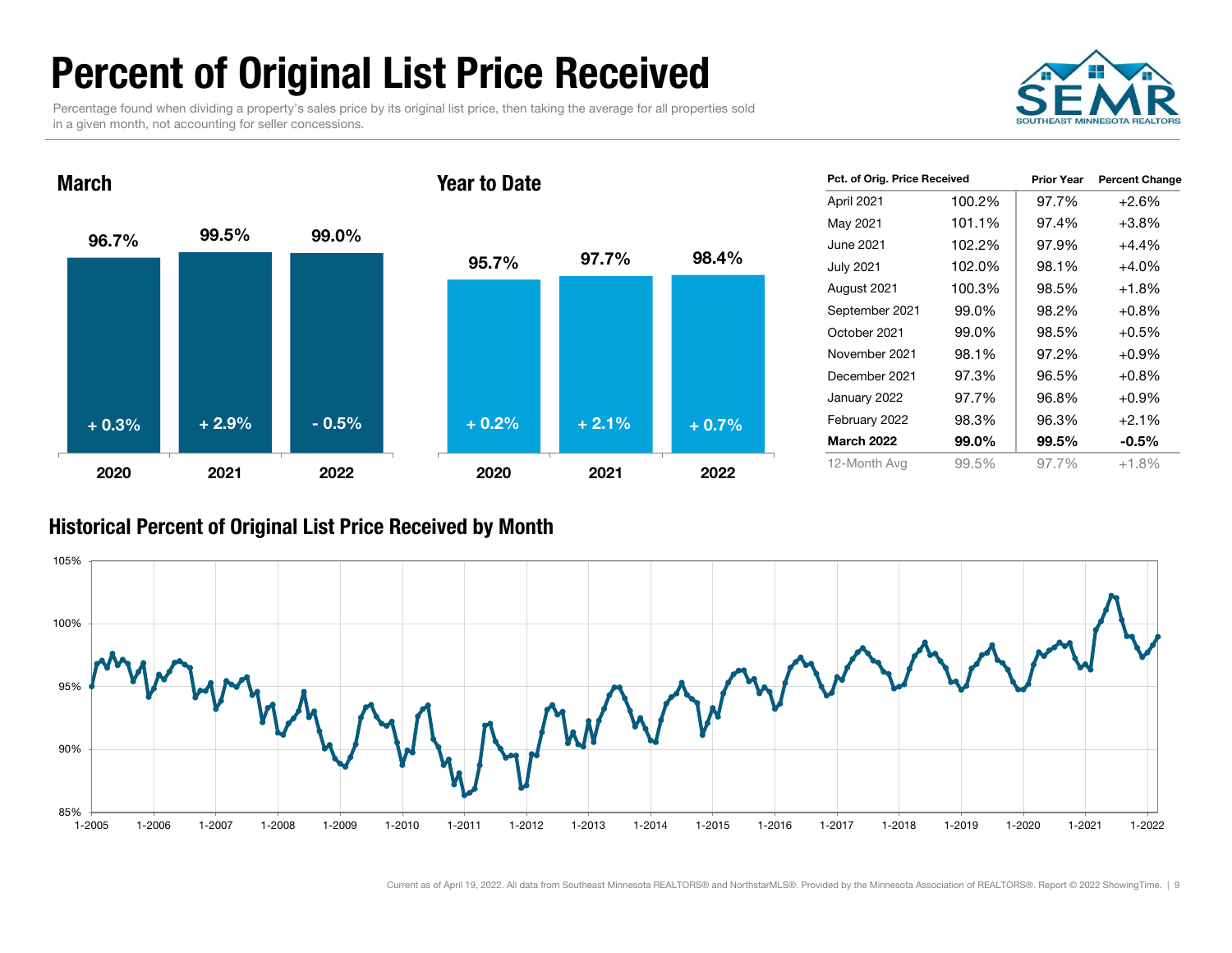# Housing Affordability Index

This index measures housing affordability for the region. For example, an index of 120 means the median household income is 120% of what is necessary to qualify for the median-priced home under prevailing interest rates. A higher number means greater affordability.





| <b>Affordability Index</b> |     | <b>Prior Year</b> | <b>Percent Change</b> |
|----------------------------|-----|-------------------|-----------------------|
| April 2021                 | 186 | 195               | -4.6%                 |
| May 2021                   | 170 | 188               | $-9.6%$               |
| June 2021                  | 159 | 186               | $-14.5%$              |
| <b>July 2021</b>           | 164 | 199               | $-17.6%$              |
| August 2021                | 174 | 185               | -5.9%                 |
| September 2021             | 170 | 193               | $-11.9%$              |
| October 2021               | 168 | 191               | $-12.0%$              |
| November 2021              | 185 | 197               | $-6.1%$               |
| December 2021              | 166 | 197               | $-15.7%$              |
| January 2022               | 164 | 199               | $-17.6%$              |
| February 2022              | 155 | 208               | $-25.5%$              |
| <b>March 2022</b>          | 139 | 172               | $-19.2\%$             |
| 12-Month Avg               | 167 | 193               | $-13.5%$              |

#### Historical Housing Affordability Index by Month

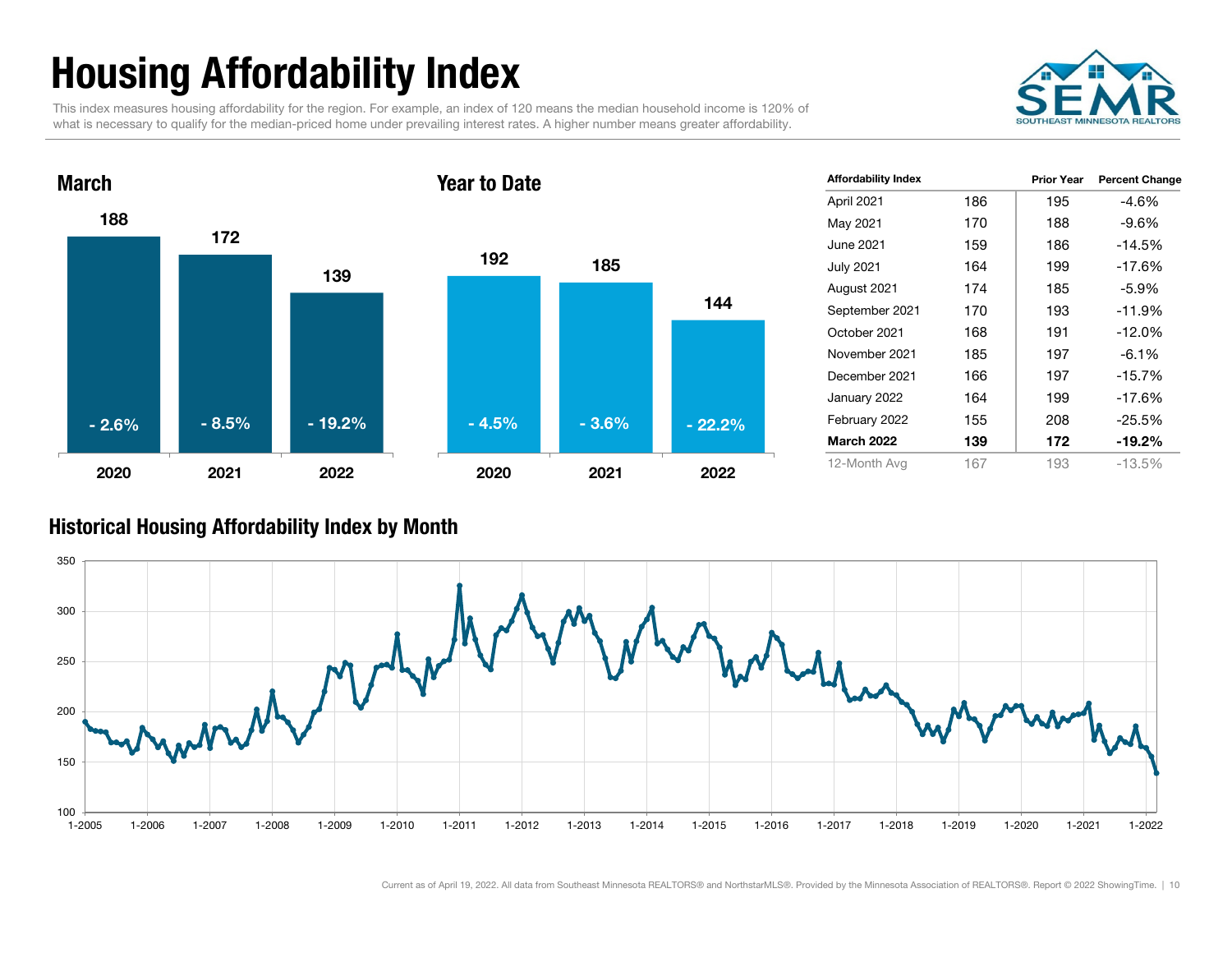### Inventory of Homes for Sale

The number of properties available for sale in active status at the end of a given month.





#### Historical Inventory of Homes for S ale by Mont h

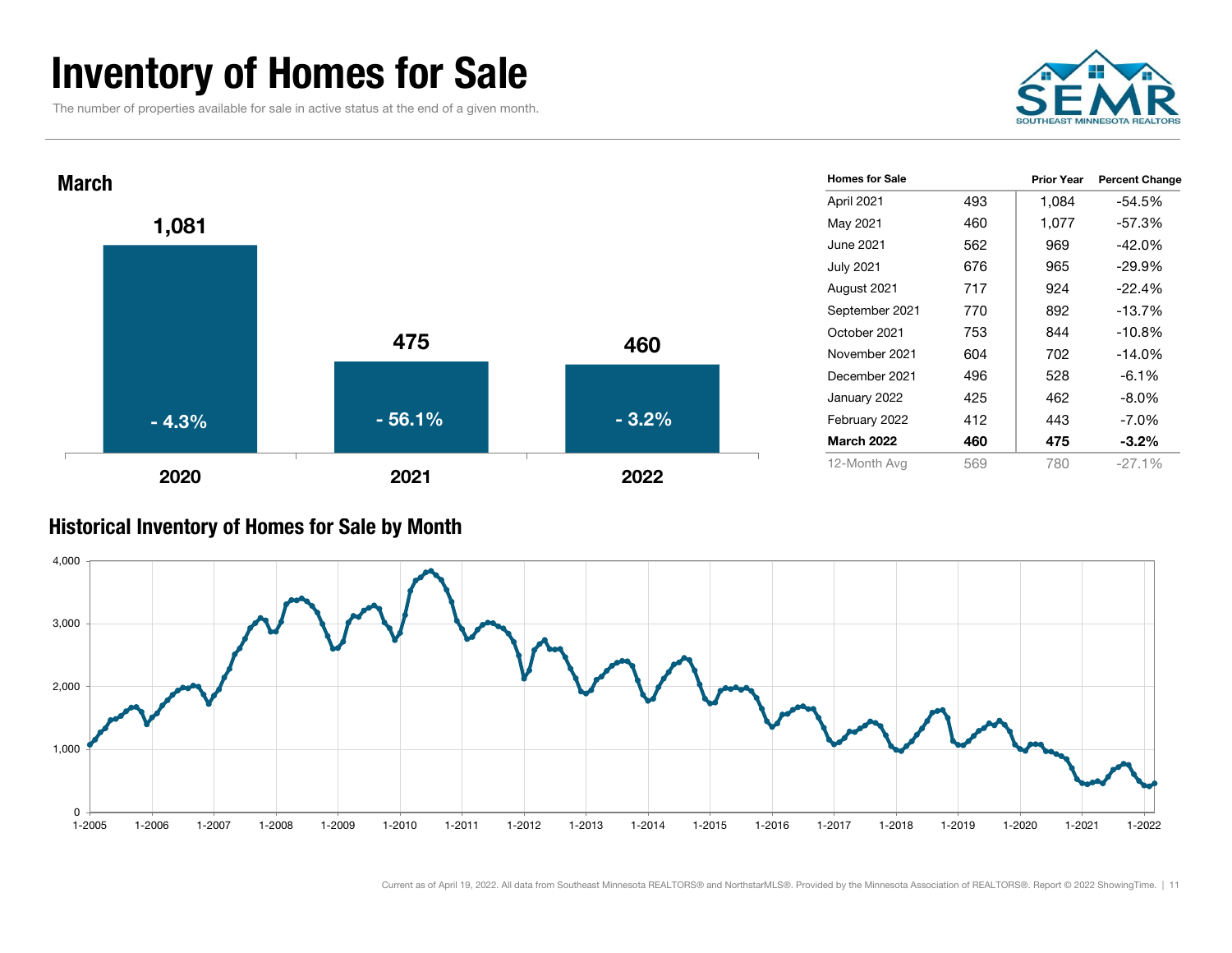# Months Supply of Inventory

The inventory of homes for sale at the end of a given month, divided by the average monthly pending sales from the last 12 months.





#### Historical Months Supply of Inventory by Month